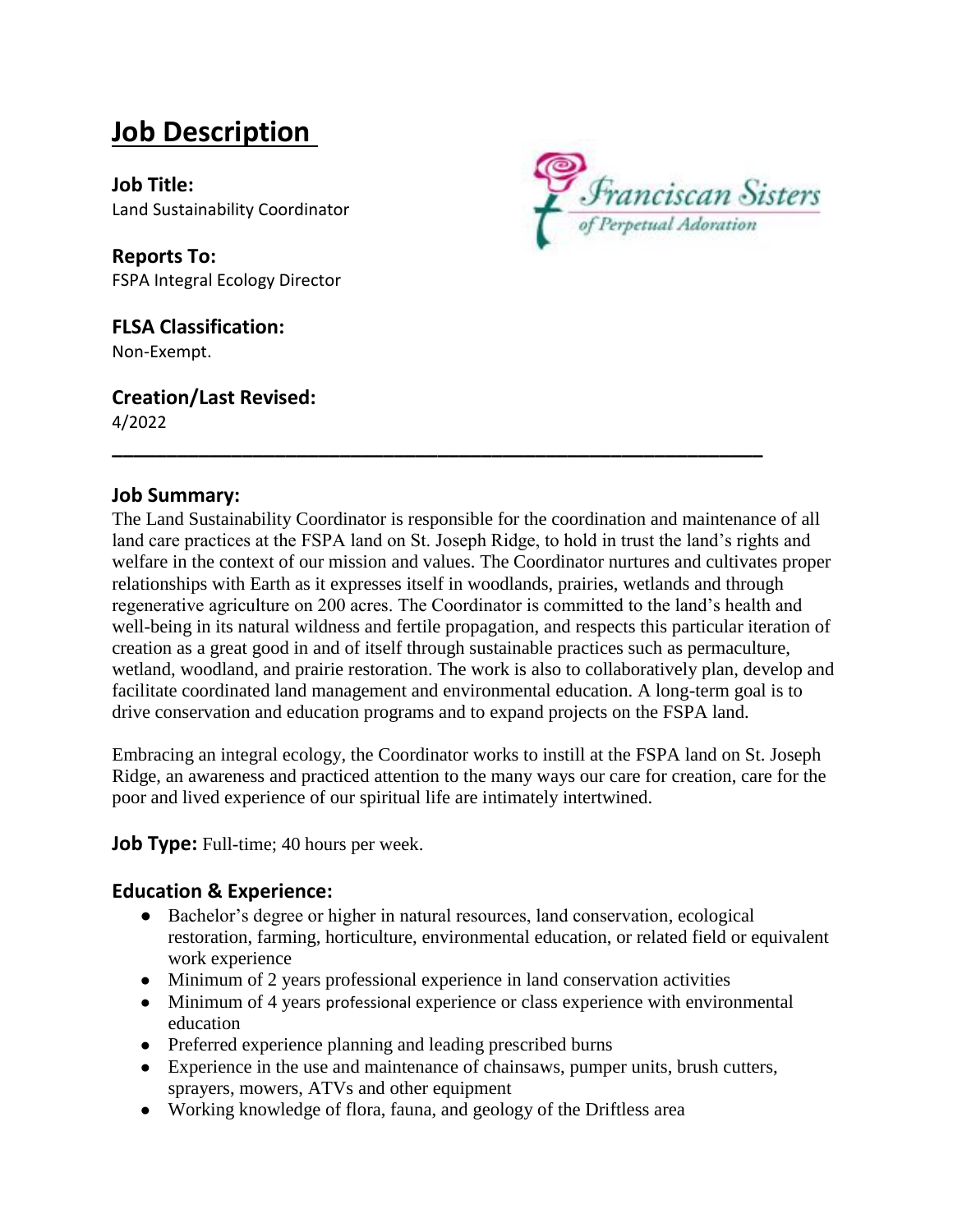- Computer and technology proficiency, preferred GIS and GPS mapping
- Some educational background in theology or spirituality preferred.

## **License Requirements:**

• Must maintain a valid driver's license

## **Essential Duties:**

- Bring awareness of sustainable and regenerative land practices to the congregation and broader community through programing, facilitating training, writing articles, etc.
- Build relationships with community members and stakeholders to continue to advance the FSPA mission to care for creation; as a community outreach liaison to educate the broader public through seasonal workshops.
- Develop and implement annual land management plans, project plans and budgets, progress reports and identify land management priorities seasonally throughout the year, balancing the spiritual, cultural, educational and recreational values of the native and agricultural habitats of our unique landscapes. Growing the FSPA land's native landscaping is preferred. FSPA land includes tillable and wooded lands, prairies, a natural burial, an orchard, bluffs, ravines, a spring/stream and a windbreak/grove.
- Ecological restoration and management of FSPA land including planning and leading prescribed burns, species inventory, timber stand improvement, invasive species control, fencing, trailhead construction, boundary posting and other maintenance and management activities utilizing volunteer efforts, paid interns and private contracts.
- Manage daily operations on FSPA land in coordination with the Integral Ecology Director, the Ecospirituality Project Outreach Coordinator, FSPA Maintenance and the La Crosse Franciscan Spirituality Center and seek to remove barriers to participation and create a safe and welcoming environment for crew members and staff from communities traditionally marginalized in the conservation movement, including, but not limited to BIPOC, AAPI, LGBTQIA+, Hispanic/Latinx, and individuals with disabilities
- Collaborate with the FSPA land team for the lawn, garden and orchard with restorative and organic management practices.
- Maintain the natural burial site and coordinate with administration for burial protocols.
- Maintain documentation of conservation values, and biodiversity inventories using reports, maps, photographs, notes and other permanent records.
- Regularly inspect all trails, structures and buildings for damage, vandalism or theft and report repair same.
- Continue to explore opportunities to work with others as part of the FSPA Collaborative Educational Sustainability Program.
- Develop and implement a climate resiliency plan, including carbon sequestration projects for the FSPA land on St. Joseph Ridge.
- Land management volunteer work days, events and activities are sometimes scheduled on weekends, a flexible work schedule will be provided to accommodate this.
- Assume responsibility to maintain and upgrade professional knowledge and skills with regulations, industry trends, current practices, new developments, and applicable laws; remain up-to-date with the rapidly changing sustainability field through publications and professional organizations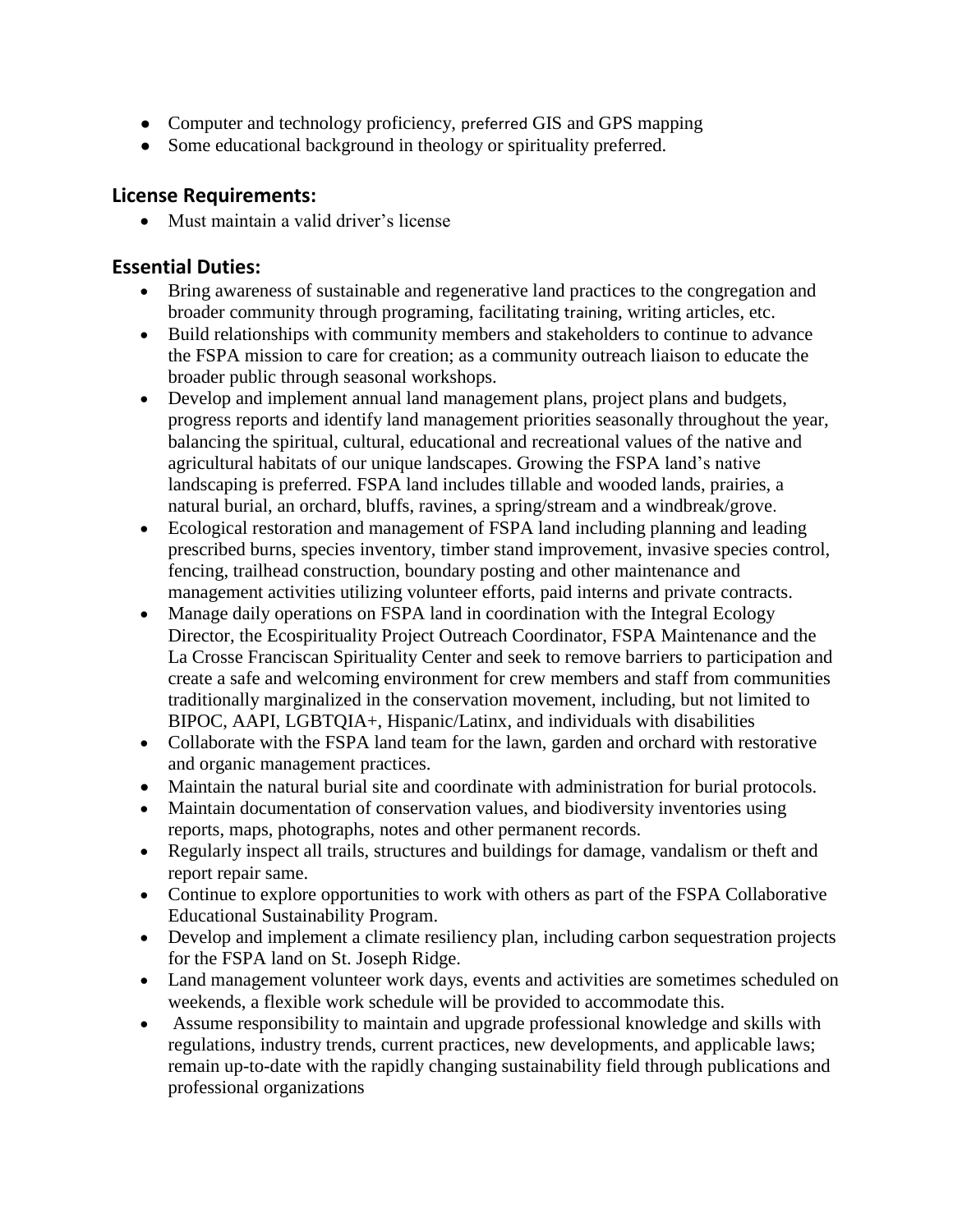- Build successful partnerships with county, state, federal and private agencies and organizations to identify and pursue project funding sources, including grant applications, proposals and reports.
- **\*\*Other duties as assigned\*\***

# **Knowledge, Skills, and Abilities:**

To perform this job successfully, an individual must be able to perform each essential duty satisfactorily. The requirements listed below are representative of the knowledge, skill, and/or ability required. Reasonable accommodations may be made to enable individuals with disabilities to perform the essential functions.

- Has internalized and is energized by opportunities to practice sustainable forest and restorative land management.
- Willing to interact intergenerationally and inter-culturally
- A team player and good communicator with flexible attitude and eagerness to learn
- Ability to learn and articulate the Franciscan perspective of caring for creation through a lens of Laudato Si Goals
- Ability to prepare and manage a budget for land management activities.
- Ability to identify habitat types, native and invasive plant species
- Strong sense of responsibility and follow through
- Ability to train and lead volunteers and interns conducting land management activities, including safe operation of tools and equipment, herbicide use and plant ID
- Ability to problem solve when equipment breaks and things do not go according to plan
- Excellent organizational skills; the ability to manage multiple tasks and prioritize work
- Self-directed with the ability to motivate others to engage in land sustainability practices
- Desire and demonstrated ability to identify and address personal knowledge gaps; to learn on the job and to cultivate sources of knowledge, expertise and skill
- Ability to operate a variety of tools and power equipment associated with land maintenance tasks
- Proficiency in using computers, including knowledge of Microsoft Office, GIS and GPS software, and use of the internet and social media as a research and communications tool.

# **Physical Requirements:**

The physical demands described here are representative of those that must be met by an employee to perform the essential functions of this job successfully. Reasonable accommodations may be made to enable individuals with disabilities to perform the essential functions.

While performing the duties of this job, the employee is regularly required to stand and walk, use hands to finger, handle, or feel. The employee frequently is required to reach with hands and arms, talk and hear. The employee is frequently required to walk on steeply sloped land (up to 80 degree grade) or balance and stoop, kneel and crouch. The employee must regularly lift and/or move up to 25 pounds, frequently lift and/or move up to 50 pounds and occasionally lift and/or move up to 100 pounds. Specific correctable vision abilities required by this job include close vision, distance vision, color vision, peripheral vision, depth perception and ability to adjust focus.